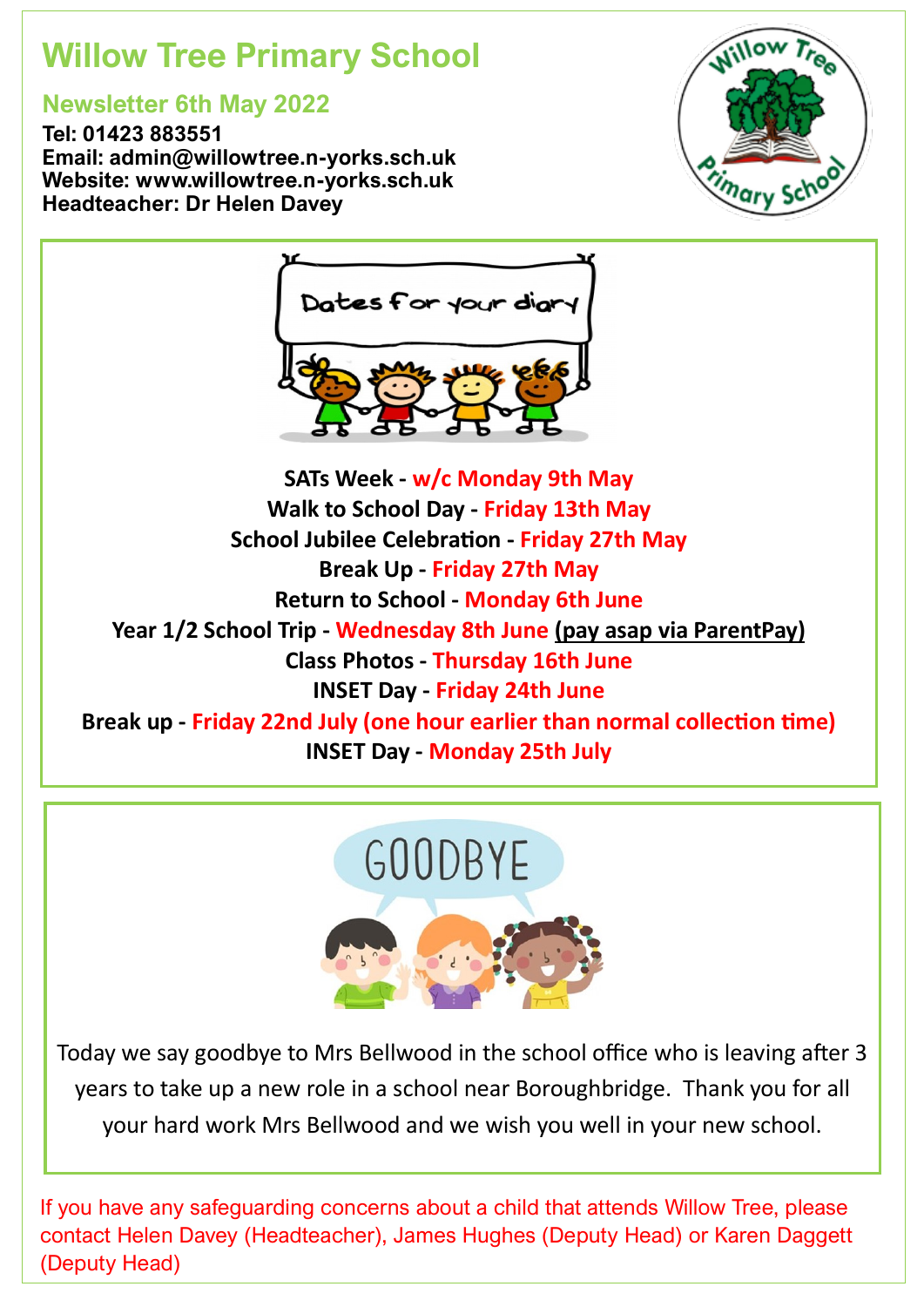## **Covid**

*We are currently experiencing an increased number of Covid cases within school.* 

You are advised to carefully follow the general guidance **Coronavirus: how to stay safe and help prevent the spread - GOV.UK ([www.gov.uk](http://www.gov.uk/) )** to limit the risk of further spread of COVID-19. This includes:

- Getting vaccinated (as appropriate according to age)
- Letting fresh air in if you meet with others indoors, or meeting outside where possible
- Continuing to wear a face covering in crowded and enclosed spaces, especially where you come into contact with people you do not usually meet
- Staying at home if you are unwell

Washing your hands regularly and following advice to 'Catch it, Bin it, Kill it'

Anyone who develops symptoms of COVID-19 should stay at home. The main symptoms of COVID-19 are a recent onset of any of the following:

• a high temperature or shivering (chills) – a high temperature means you feel hot to touch on your chest or back (you do not need to measure your temperature

• a new, continuous cough – this means coughing a lot for more than an hour, or 3 or more coughing episodes in 24 hours

- a loss or change to your sense of smell or taste
- shortness of breath
- feeling tired or exhausted
- an aching body
- a headache
- a sore throat
- a blocked or runny nose
- loss of appetite
- diarrhoea

feeling sick or being sick

The DFE have issued the following guidance for schools.

#### **If you choose to use a covid test**

Should you choose to either use a test you currently have at home or buy an LFT test and your child tests positive they may return to school after 3 days as long as they do not have a temperature. For adults this is now 5 days.

#### **If you do not choose to test**

If your child has one of the main covid symptoms listed above together with a high temperature they should not return to school until they are well and have no temperature.

.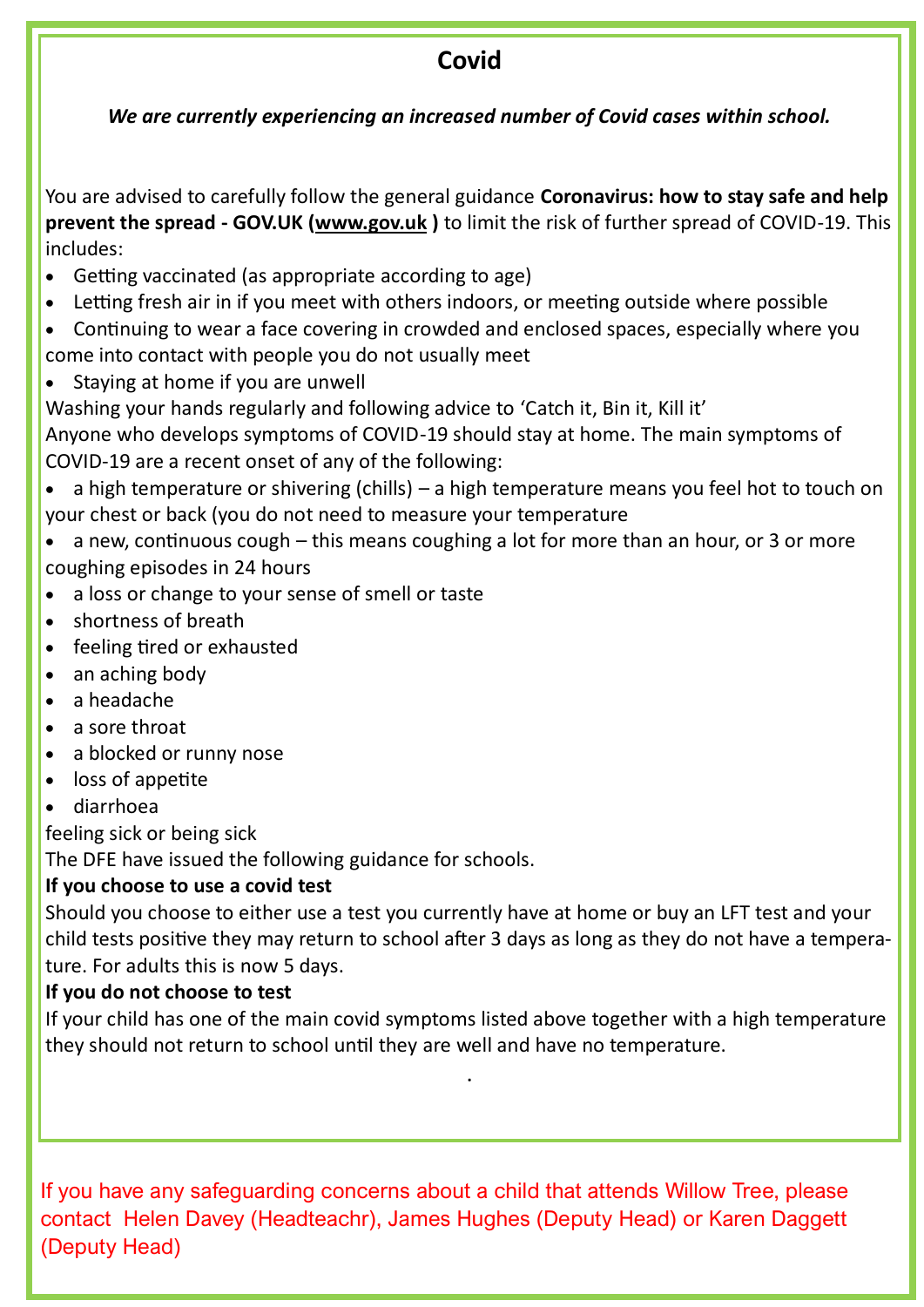# Next Year Classes…

This is the time of year when we begin to make plans for classes for next year. Every Year parents come to see Mrs Davey after the new class lists have been published with concerns about friendships, where children have been placed together or apart, issues between families, etc. We cannot change classes at this late stage as we have worked really carefully to place children in particular groups that the teachers believe are best for them knowing them as they do in school. If you have very strong feelings about what is best for your child please let me know in writing now. For your information the teachers will always ensure that friendships are taken into account and the children themselves give us a list of friends before the process takes place. I am therefore not expecting parents to give me a list of their child's 'best friends' but to let me know if they have any genuine concerns or issues which we may not be aware of. If you have twins please could you let me know in writing whether you would like them placed together or separately. We DO NOT take requests for specific teachers or whether or not your child is placed in a mixed age class. We will not be making any changes to class lists after they are published in early July. All letters of concern should be received by *16th May* and whilst we will give every consideration to your request we must advise you that for various reasons it may be impossible to accommodate every request. Please email any concerns or issues to admin@willowtree.n-yorks.sch.uk marked Next Year's Classes.



There are still places available in some of the afterschool clubs, including Y3/4 Art, Y3/4 Hands on Nature and Y5/6 Multisports. Please visit the school website for more information:

[https://www.willowtreeprimary.co.uk/parents](https://www.willowtreeprimary.co.uk/parents-carers/clubs-activities/)-carers/clubs-activities/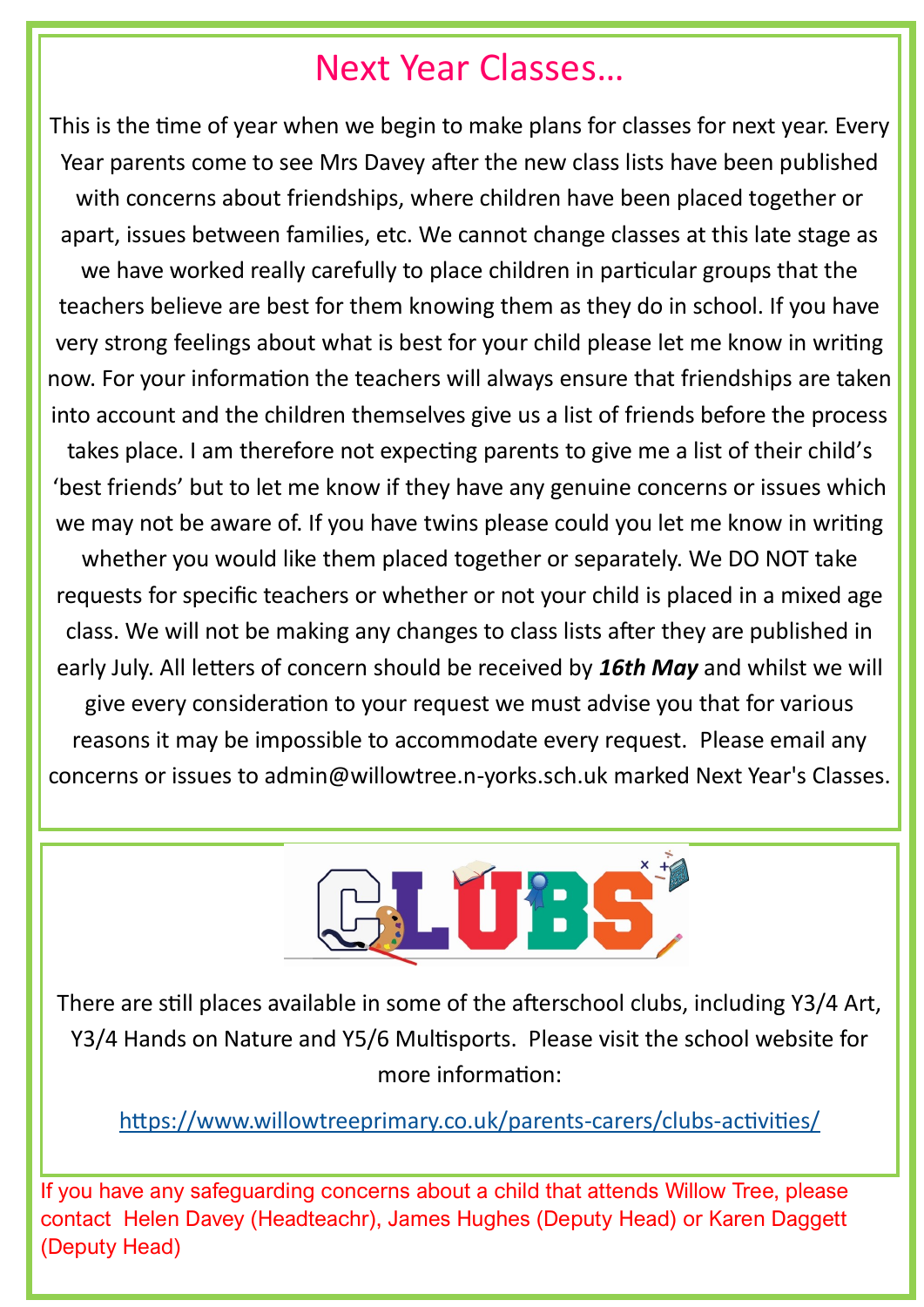

We are a nut free school. Please do not send in snacks containing nuts or nut products, including Nutella. We have children in school with severe nut allergies. Thank you for your co-operation.

# **Y3-6 Snacks**

A reminder that school does not provide a snack for children in Key Stage 2. Please send your KS2 child with a snack for morning break to avoid them getting hungry during the morning.



# **Breakfast Club**

## **SATs Week Breakfast Club—Week Beginning 9th May**

Breakfast will be provided free of charge to all Y6 pupils in Drummond Hall at 8.30am next week (Monday to Thursday).

Children do not have to eat the breakfast, but it is a time to socialise with friends and provide light relief before the tests begin.

We will endeavour to meet dietary requirements. Thank you to Morrisons for donating some of the breakfast items.

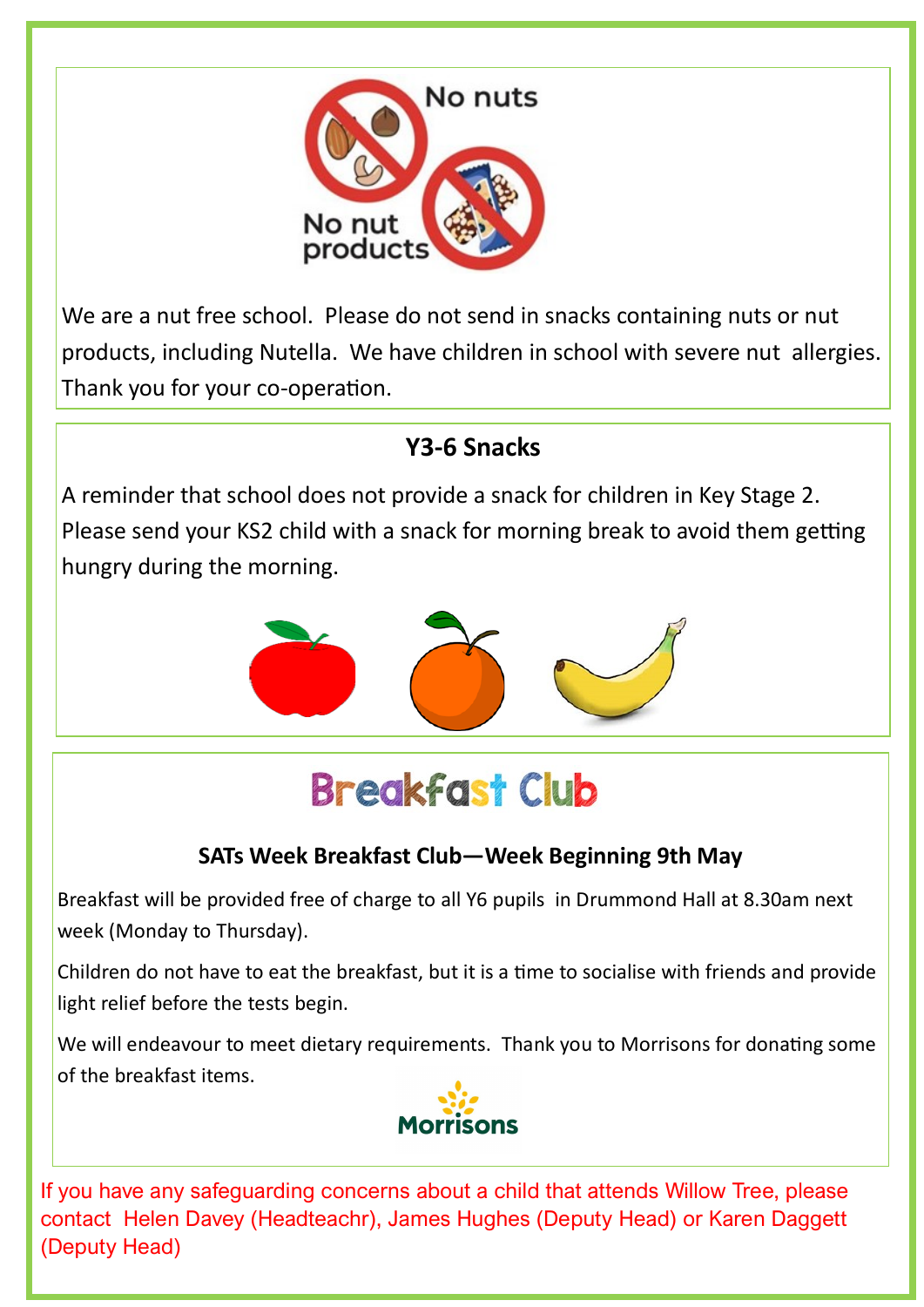



# **Jubilee Celebration**

**ZINAN** 



We plan to have lots of fun in school on the  $25^{th}$ , 26<sup>th</sup>, and 27<sup>th</sup> May celebrating the Queen's platinum Jubilee.

On Friday 27<sup>th</sup> May children can dress up in red, white or blue to join our school party.

Please do not feel you need to buy something new for the occasion, you may already have these in your wardrobe! For example: red, white or blue jeans, leggings, tights, shorts, dress, t-shirt or jumper.

There will also be a **'Bake off'** held by the PTFA, look out for details and get planning your baking ideas. The cakes will be sold at the end of the day as part of 'WillowTreat Friday'.

We are very excited for the event and have planned lots of fun activities.

If you have any safeguarding concerns about a child that attends Willow Tree, please contact Helen Davey (Headteachr), James Hughes (Deputy Head) or Karen Daggett (Deputy Head)

ALAMATAI

**Contract Contract**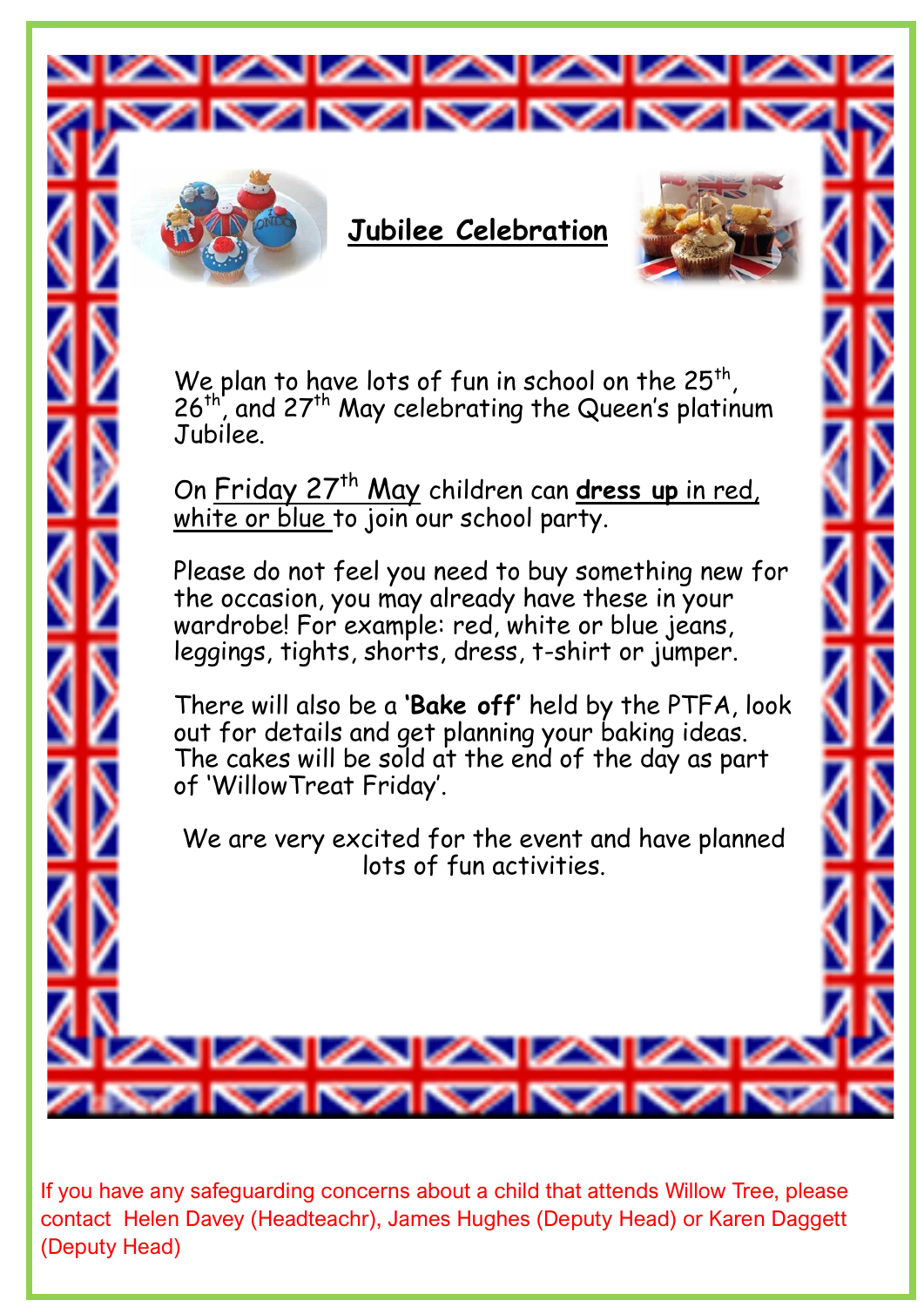

### **Friday 13th May**

Friday 13th May is Walk to School Day. We would like to encourage as many children as possible to walk, cycle, scooter or park and stride on this day.

On this occasion children will be allowed to wear their trainers to school.

## **Class Photos**

Class photos will be taken on **Thursday 16th June**. Information from Braiswick on their Privacy Policy, and Frequently Asked Questions, can be found at the link below:

<https://www.braiswick.co.uk/#faq>



## **Uniform Sale**

The PTFA are holding a preloved uniform sale after school on Monday 9th May.

The sale will be held from 3.05pm onwards on the school field. Please bring cash.



## **Headlice**

We have cases of headlice in several classes across the school. Please check your child's hair for headlice over the weekend and treat where necessary.

Information on treating headlice can be found here:

[https://www.nhs.uk/conditions/head](https://www.nhs.uk/conditions/head-lice-and-nits/)-lice-and-nits/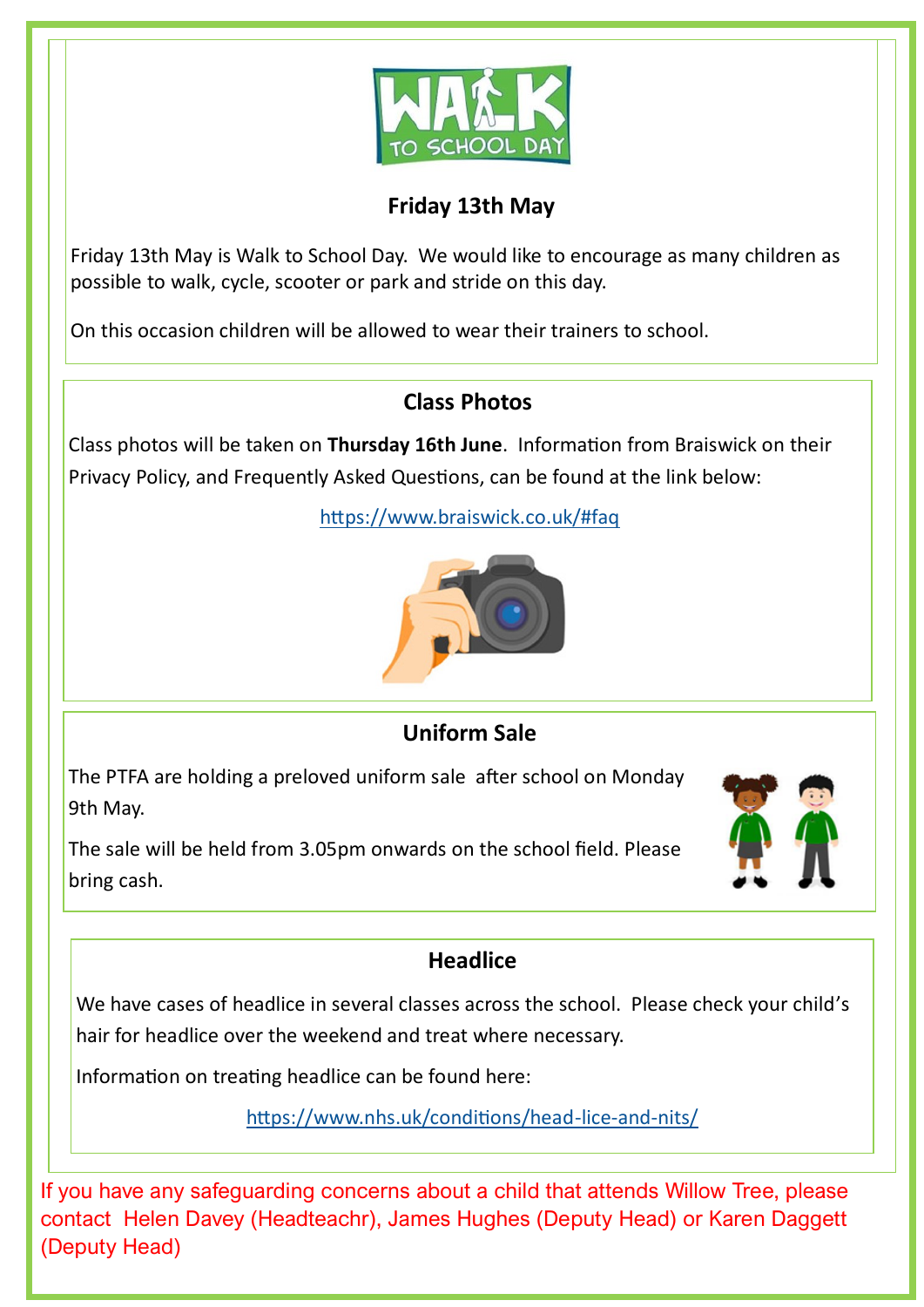### **Y3/4 Cross Country**

Yesterday 26 Year 3 & 4 children went to Harrogate High School for a cross country competition. It was such a beautiful day with the sun was shining and the children representing Willow Tree so well. Everyone was in high spirits and all children did so well as they had to run 1200m (two WHOLE laps around the field).

The following children took part:

**Year 3**

Elisie, Eliza, Poppy, Ella, Kayla, Nicola, Charlie, Oscar, Harry, Miles, Mason

#### **Year 4**

Lucas, Mikus, Noy, Leo, Joshua, Lucas, Jack, Hattie, Daniel, Anna, Evelyn, Chloe, Mia, Emily and Autumn.

Miss Percy and Miss Duncan are so impressed with you all as you all tried your best, well done!



*The cross-country run was a run around Harrogate Highs field twice. In the Year 4 race there were 105 competitors. It was a great opportunity to see friends from other schools too. Although it was a race, there was a lot of friendliness. It was a lot of fun! My favourite part was running past where the other Willow Tree competitors were standing because they were cheering me and all the other competitors on. The run was great but the walk to Harrogate High was tiring.*

#### **By Joshua A (Year 4 - Larch)**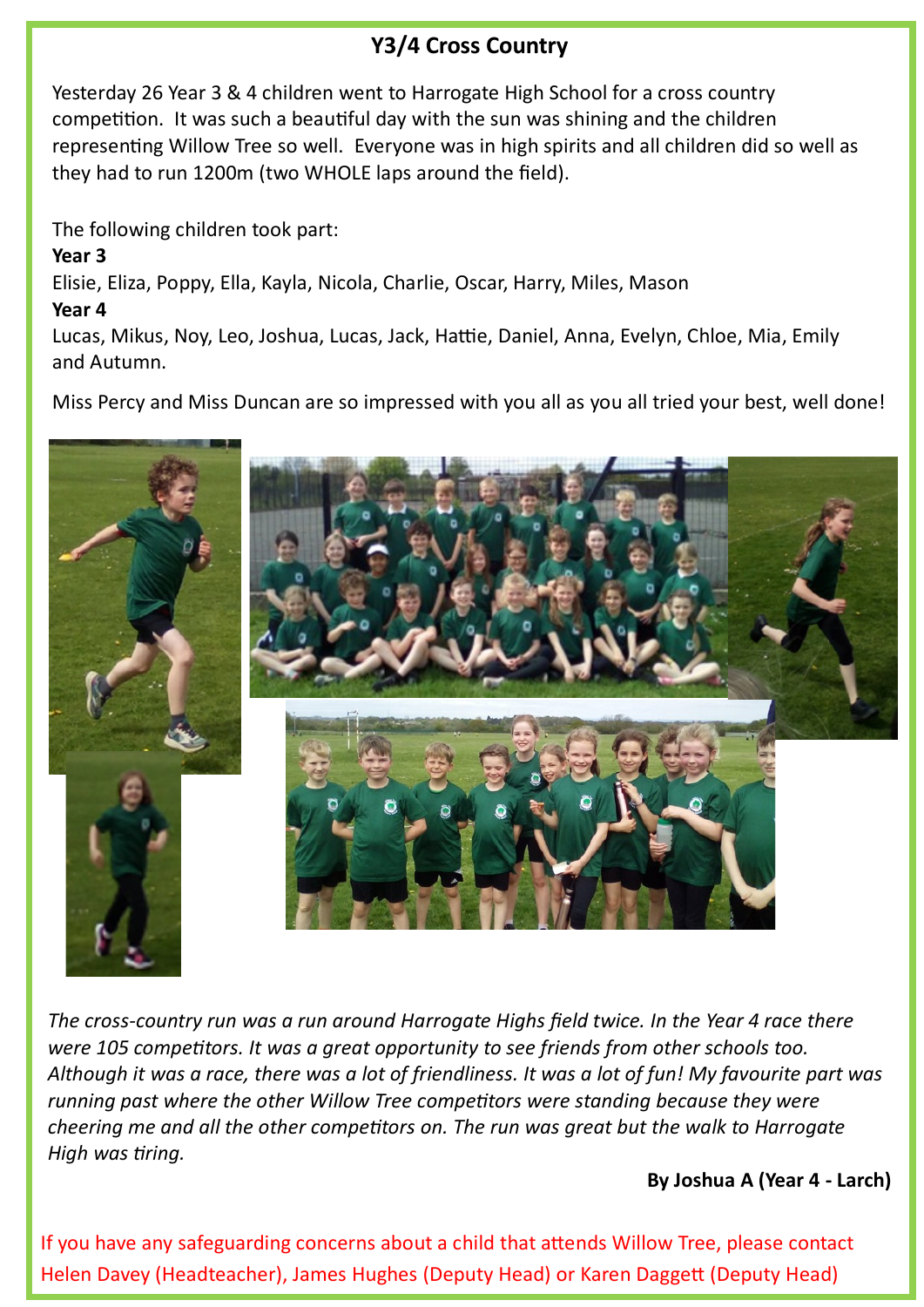#### **Willow Tree PE kit**

Indoor/ outdoor kit

· Bottle Green t-shirt

· Plain black shorts

· Black pumps/ trainers

For Key Stage 2

· Plain black joggers/leggings

· Plain black hoody or school PE hoody

Please note that if these are not plain then children will be unable to wear them.

All PE kits must be in a drawstring bag, preferably green

If your child does not have the correct PE kit as stated above then a text home will be made. Children are required to have a PE kit for health and safety reasons while being active.

#### **Physical activity**

The government and health professionals have stated that all children should be active for at least 60 minutes every day, half of which they should do during school hours. Now more than ever, keeping active and maintaining good physical and mental health is an important part of every young person's daily routine.

Physical activity is defined when the heart rate is raised. This might include: walking or cycling to school, attending an active club, going swimming, a run around in the park or walking the dog. We would love to hear what physical activity your child does outside of school. Maybe send us a photo for the newsletter. Do they achieve their 60 minutes a day?